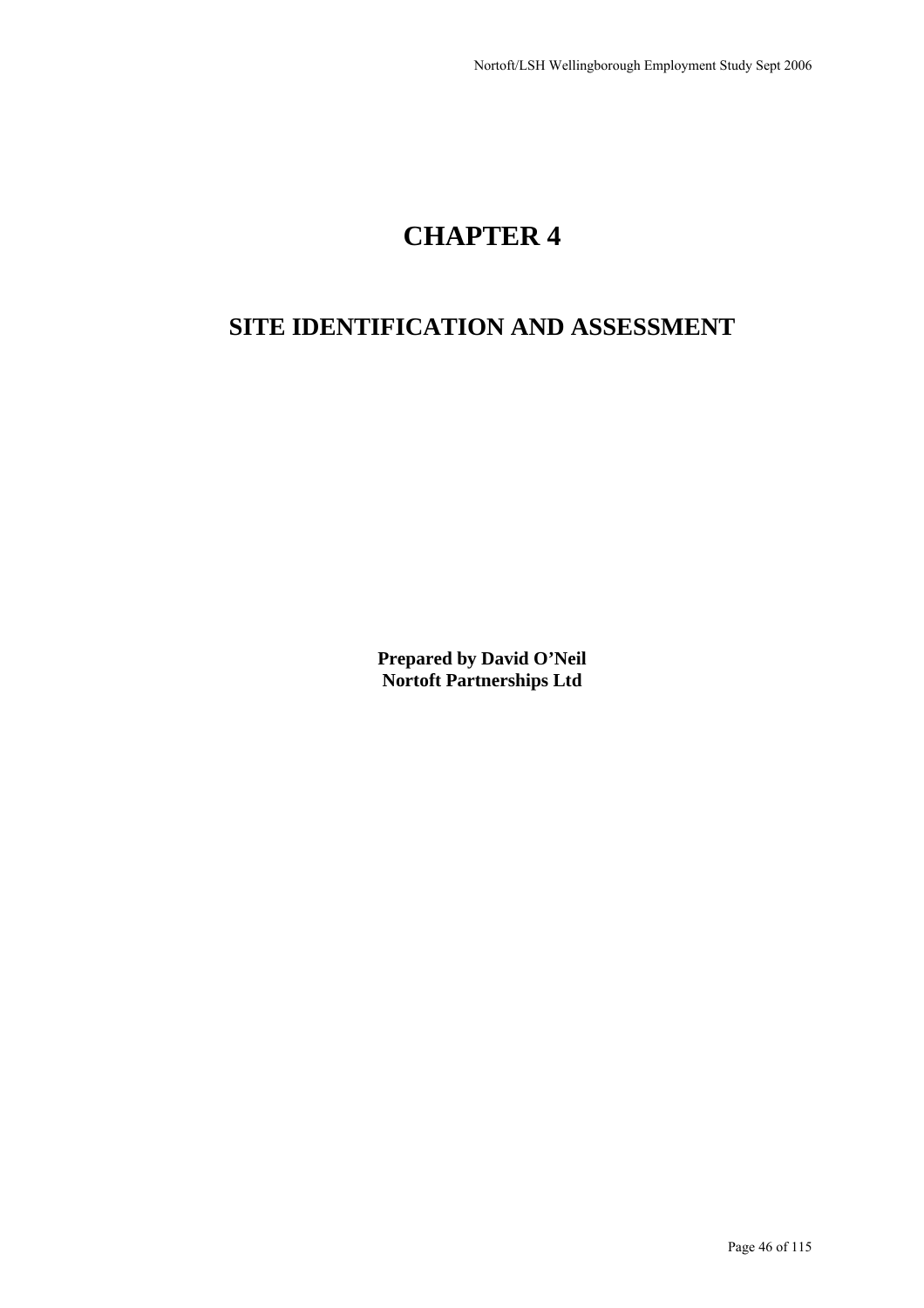#### **SITE IDENTIFICATION AND ASSESSMENT**

## **4.1 Introduction**

- (a) The brief for this study included the following basic aims:
	- Identify potential sites within the Borough for employment development; employment development in this instance relates to the B1, B2 and B8 use classes.
	- Assess the sustainability and commercial deliverability of the potential sites.
	- Produce a list of site options with an appraisal of the pros and cons of each
	- Provide an assessment of the viability of the sites, details of the likely costs of development and identify any potential impediments to the development of those sites, including areas likely to incur abnormal costs.
	- Take on board the advice within the employment land reviews guidance note published by the ODPM (now DCLG) in 2004 as well as relevant planning policies. Particularly relevant is Guidance "Step 13"

(b) The project outcome should provide a list of sites capable of accommodating the envisaged future quantity of land for employment development. These sites will have been assessed for their suitability both in terms of their likely sustainability (including planning policy, environmental and social impacts) as well as their commercial viability (including market /constraints). They may be of a strategic nature (e.g. one site that accommodates a large proportion of the envisaged requirement) or a mixture of smaller sites. The key is to provide an assessment of the sites to produce a portfolio that meets the local and strategic planning and economic objectives and be deliverable through meeting market needs (e.g. existing businesses and developers).

(c) Recommendations as to the order of preference of such sites (in terms of those that best meet the planning and commercial objectives) should be made.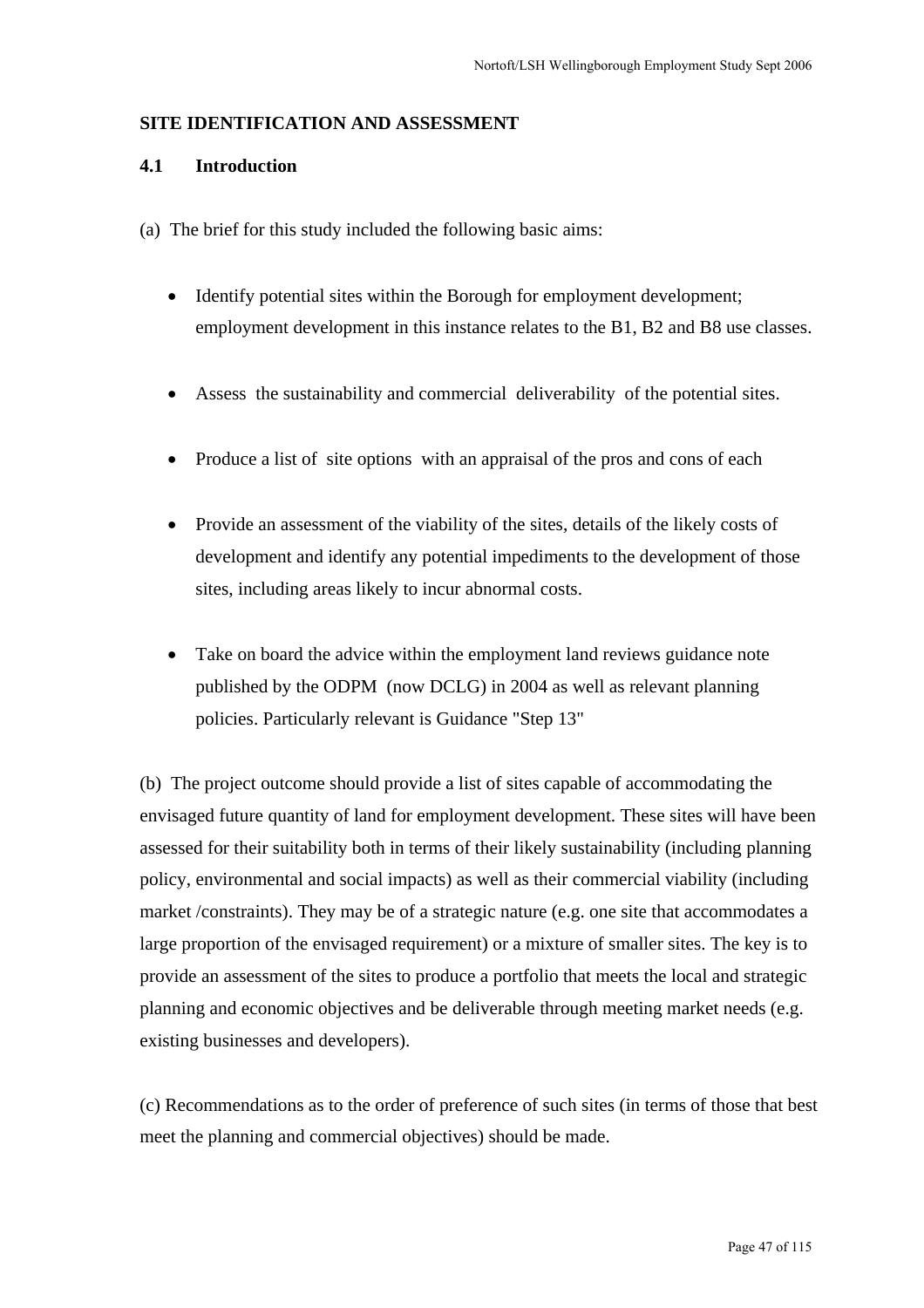(d) The emerging CoPELA review study should be used as a baseline to help inform demand/supply issues.

## **4.2 Principles for Site identification**

## (a) Principles

The main search areas were identified by addressing the relevant local, regional and national planning and economic policy background. The detailed policy considerations have been summarised in the Economic Strategy and Planning Policy Drivers chapter of this report.

Key drivers from this policy analysis identified certain key criteria that included the following:

- To locate development where it will minimise the need to travel and where there are modes of transport available in addition to the motor car.
- To locate development where it will ensure the maximum use of previously developed land and minimise the loss of countryside and the best and most versatile agricultural land.
- To identify sites that could provide land to support the creation of 13,800 new jobs to meet indicative employment needs to 2021 in order to ensure that housing and employment growth take place in balance.
- To provide for the development of employment land on a variety of sites, including a variety of ownerships) to support an increased diversity of employment opportunities and attract high quality investment and skilled jobs.
- In particular, to prioritise sites that are in and immediately around Wellingborough town.
- Where suitable sites cannot be identified in the above locations, other locations may be considered, but the principles of sustainability and commercial deliverability need to be balanced.
- Timely deliverability is a high priority as the provision of jobs in the Borough is essential to the economic and social well-being of the community.
- Site location criteria have also been refined by other factors such as environmental sensitivities (e.g. high visibility to the surrounding countryside and proximity to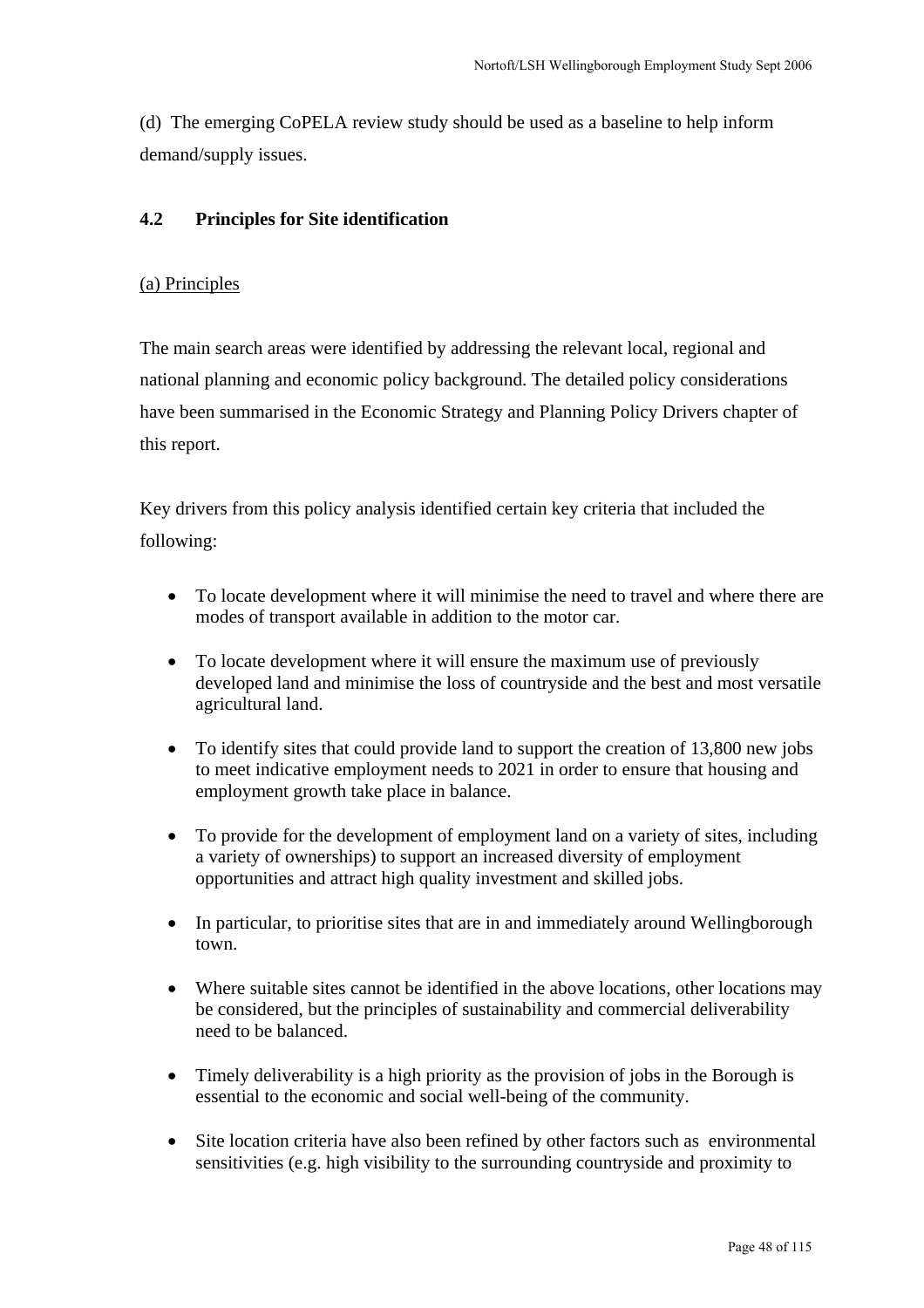environmentally sensitive areas etc) and deliverability factors (e.g. the willingness of the landowner/developer to release the land etc).

#### (b) Sustainable Urban Extensions

Another policy driver, as highlighted in the emerging Core Spatial Strategy, stresses that employment land should be included within "sustainable urban extensions" to the East and North-West of Wellingborough. This study has given some weight within the planning deliverability analysis to these emerging CSS locations.

A balance has to be struck between identifying land that has certainty of delivery; identifying land for those employment uses that are site specific and/or may not best be located in the places where the sustainable urban extentions will be; and identifying land to be allocated within sustainable urban extensions when these do come on line. Therefore there is still some uncertainty in identifying employment land parcels within these urban extentions, for example the boundaries of sites N1 to N5 (incl) and sites to the East of Stanton Cross will need to be reviewed at an early stage.

## (c) Future of the A14

Another key unknown variable is the location of the proposed re-alignment of the A14. Any new road scheme eventually decided upon is unlikely to open until after 2013. For the purposes of this study, however, no re-alignment has been considered although the location and delivery of the Isham bypass and proposed extension to Wellingborough (Park Farm A509) has been assumed, as has the Stanton Cross detailed planning permission for access routes.

#### (c) The Three Growth Towns

Finally there is an issue of the relationships within the North Northamptonshire Growth Area as a whole. The 3 towns (Corby, Kettering and Wellingborough) are discrete units and the Regional Spatial Strategy (RSS8) stresses the need to ensure their continued physical separation. However there may be advantages of closer economic links.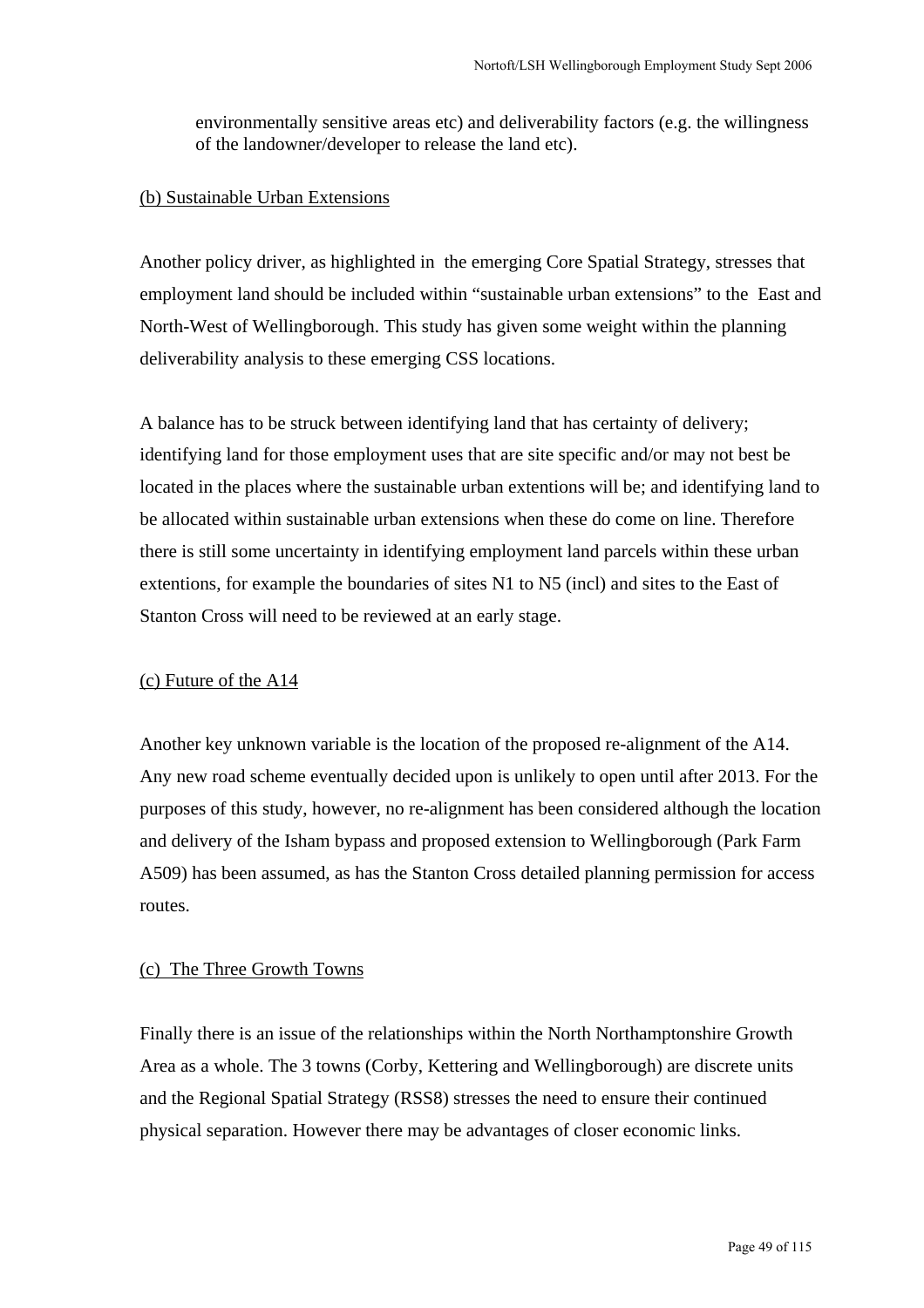It is better for the sustainability, vitality and viability of the three main towns if local interaction between them is strengthened. For example, enhancing the scale and choice of employment offered by the three towns to its combined workforce, means travel to work and business-to-business activities would be kept local. This is better than, by default, encouraging travel to say Leicester, Birmingham, Peterborough, Milton Keynes or London.

The implication here is that sites that lie along the main north-south links between the three towns should be given more weight. The land north of Park Farm Industrial Estate is an example, as are the sites that lie along the Eastern relief Road (Stanton Cross Access Routes 6, 6-7 and 7) down to the A45.

The Wilby Way roundabout area could also be considered as a significant hub given that Northampton is a Growth area and there is likely to be very high commercial demand for such an accessible and prominent site. However there are identified sustainable urban extension locations to be considered as well as sustainability issues that have to be assessed, as this report identifies in the sites analysis section.

#### (d) Deliverability

The thrust of this study has been to focus early delivery on sites that have a high likelihood of delivery in the period up to 2021. Sites associated with sustainable urban extensions, should be brought forward as part of those urban extentions.

#### (e) Rolling Review

The issues and uncertainties highlighted above, combined with recent Government advice on good practice means that the Employment Study should best be reviewed on a rolling basis both as the planning process moves forward, and as market supply and demand factors change. Once this study has fed into the emerging Local Development Framework (LDF), a first review should perhaps then take place 18 months to 2 years on (in 2008). This will allow for the adoption of the Core Strategy/Local Development Framework. A second major review might then be appropriate in around 2010/11.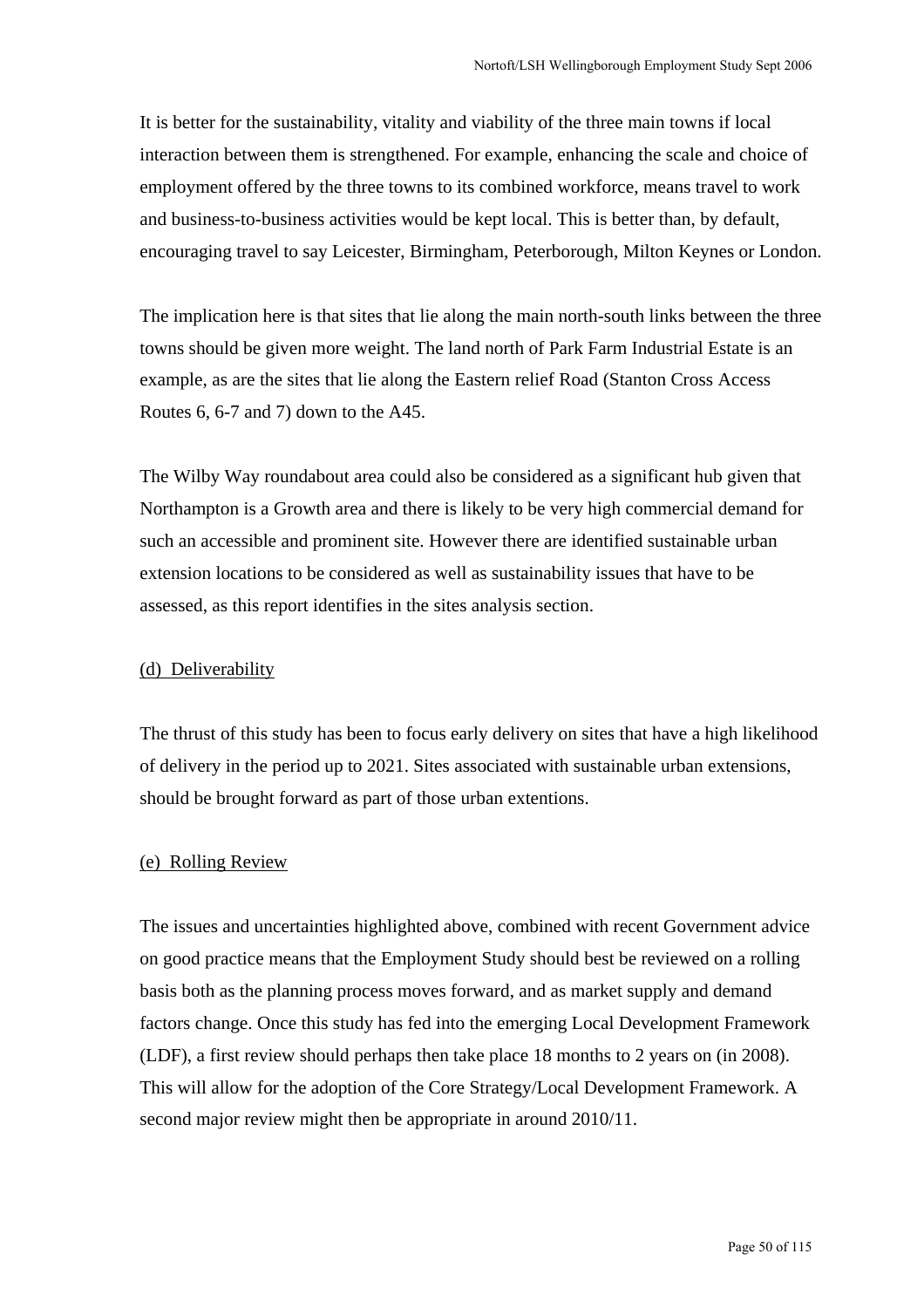## **4.3 Identifying Specific Locations**

## (a) General

The Council requested that locations be identified for the purposes of strategic planning and that these locations by the nature of this study would have boundaries and developable areas that were only approximate.

Nortoft and LSH identified a broad search limit as discussed in the paragraphs below. Extensive research was also undertaken with all key landowners, agents and developers to help identify potential sites and further search areas. Nortoft and LSH also undertook specific enquiries in relation to sites that best fitted the planning and policy drivers.

Once sites with potential had been identified, further discussions were held with: landowners, agents and developers; planning and economic development officers of the Borough Council; officers of the NNT Joint Planning Unit; the County Council; Invest Northamptonshire and others. These discussions allowed for a second opinion on the consultants' selection of sites as well as the opportunity to ensure that key sites had not been missed.

## (b) Town and Town Centre Locations

The identification of town and town centre sites, particularly for B1 and B2 uses, is a planning priority. Essentially most town/town centre sites already have a use, so the emphasis is on regeneration, intensification and change of use.

Wellingborough town centre has several sites/areas that can offer opportunities for employment; however, these sites are mostly likely to consist of mixed development with a strong emphasis on the provision of retail development. This is because the need for increased retail has been assessed by Roger Tym Associates as being in the region of 20,000 sqm up to 2021, which is likely to take up the majority of town centre development land. The town centre sites identified in the study will provide some opportunities for an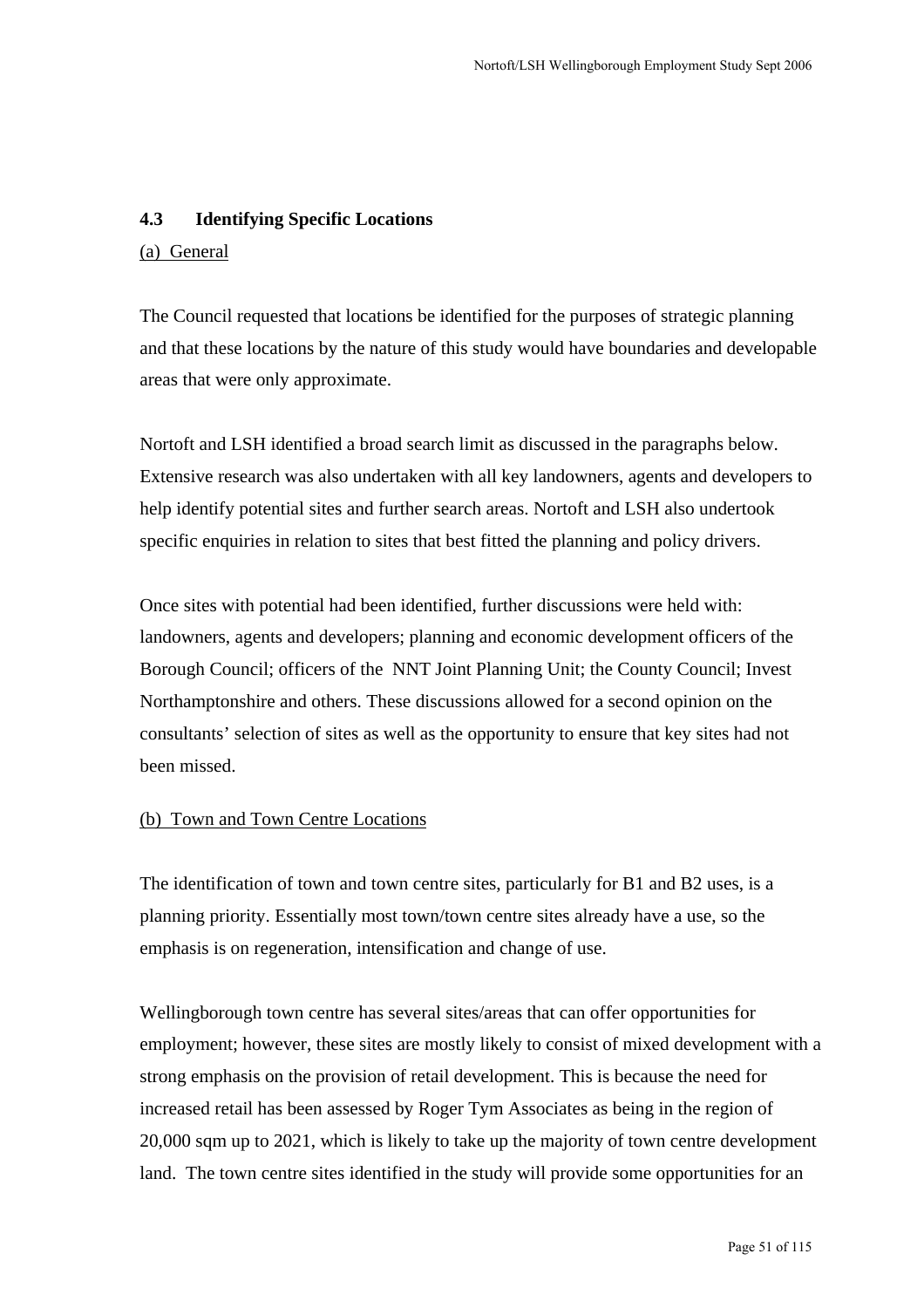important but relatively small net area of B1 employment development. Some sites can be expected to be developed as part of the town centre regeneration in areas such as the High Street Development within about a 5-7 year period (i.e. by 2010/12)

These sites include the High Street development site; the Sheep Street offices above the Swansgate Centre and other sites that are being further investigated through the Town Centre AAP process.

Provision for high quality headquarters and other major office sites adjacent to the station are to be considered as very important and site E2 is particularly important for this (ref Station Island SPD and developer interest). This site has the potential to allow for a major allocation of B1, which would be in excess of current Local Plan allocations, as for example being proposed by the current promoter of the site. However this would need to be assessed in terms of meeting planning needs. Site E1 (Eastfield Rd) is currently allocated for mixed use but housing dominated site. Developer interest suggests further intensifications of housing densities. One option worth exploring, from an employment planning perspective, is to increase the B1 employment use of this site with its unique proximity to the station and links to Station Island (site E2).

Other town sites are grouped:

- within the Finedon Road Industrial Estate where both redeveloped sites and new sites could come forward ;
- within the Denington Industrial Estate where limited opportunities for redevelopment from B2 to B1 may be commercially viable in the longer term;
- within "Land to the South of the Railway" (the old abattoir area adjacent to Kangaroo Spinney on Irthlingborough Rd);
- within the Eastfield Road development area (although housing needs are likely to significantly limit the availability of land for employment) and;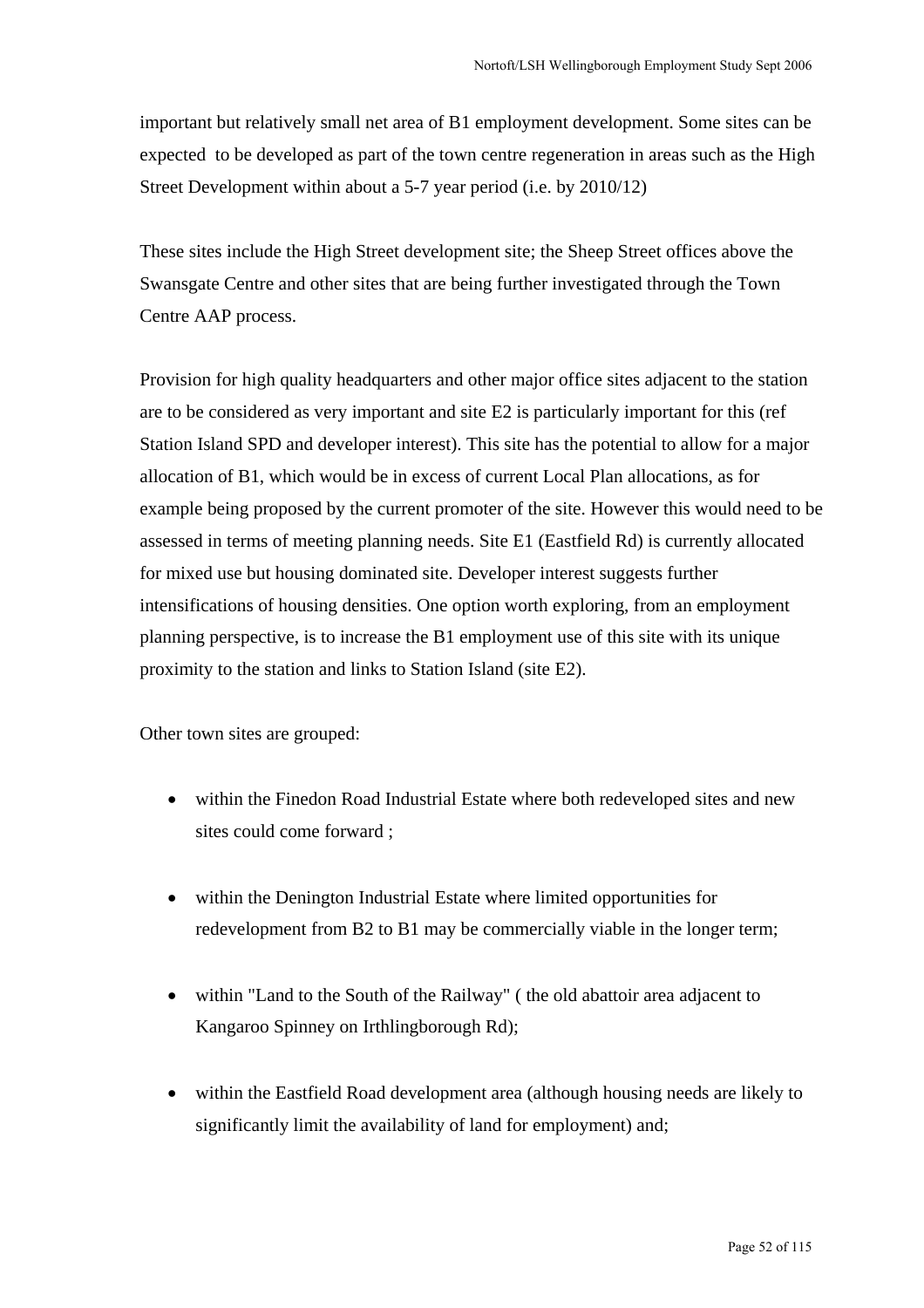• within the Stanton Cross development (subject to agreement on s106, detailed planning etc).

Some of the above sites, particularly those on brownfield land, would benefit from grant aid, such as the Fit for Market Fund or similar, to help clear any final viability gap.

Funding for major strategic access works would need to be developer funded or may be sought via NNDC and the Council from DCLG/DfT/Dti.

Other sites within the town may come forward where, for example, previous B2 employment uses could change to B1. Some of these site areas are not included in the study and may be considered as windfall sites.

Other sites identified around the edge of Wellingborough town are dealt with below under 'Peripheral Sites'.

## (c) Peripheral Sites

A "search limit" around the periphery of the town was agreed with the Council officers. (see search area diagram). This search limit identified a land area well in excess of any identified proposed employment area needs. It also covered emerging sites as defined in the CoPELA Review (Tym and LSH 2006)

Sites were examined right around the town within the agreed search limit:

- to the East, avoiding coalescence with Finedon, up to the Sidegate Lane Landfill site, and Finedon Top Lodge plantations and Borough boundary;
- to the South generally down to the River Nene floodplain and avoiding coalescence with Great Doddington
- to the West potentially avoiding coalescence with Wilby, extending Park Farm Industrial Estate and up to the proposed A509 extension joining Park Farm Way,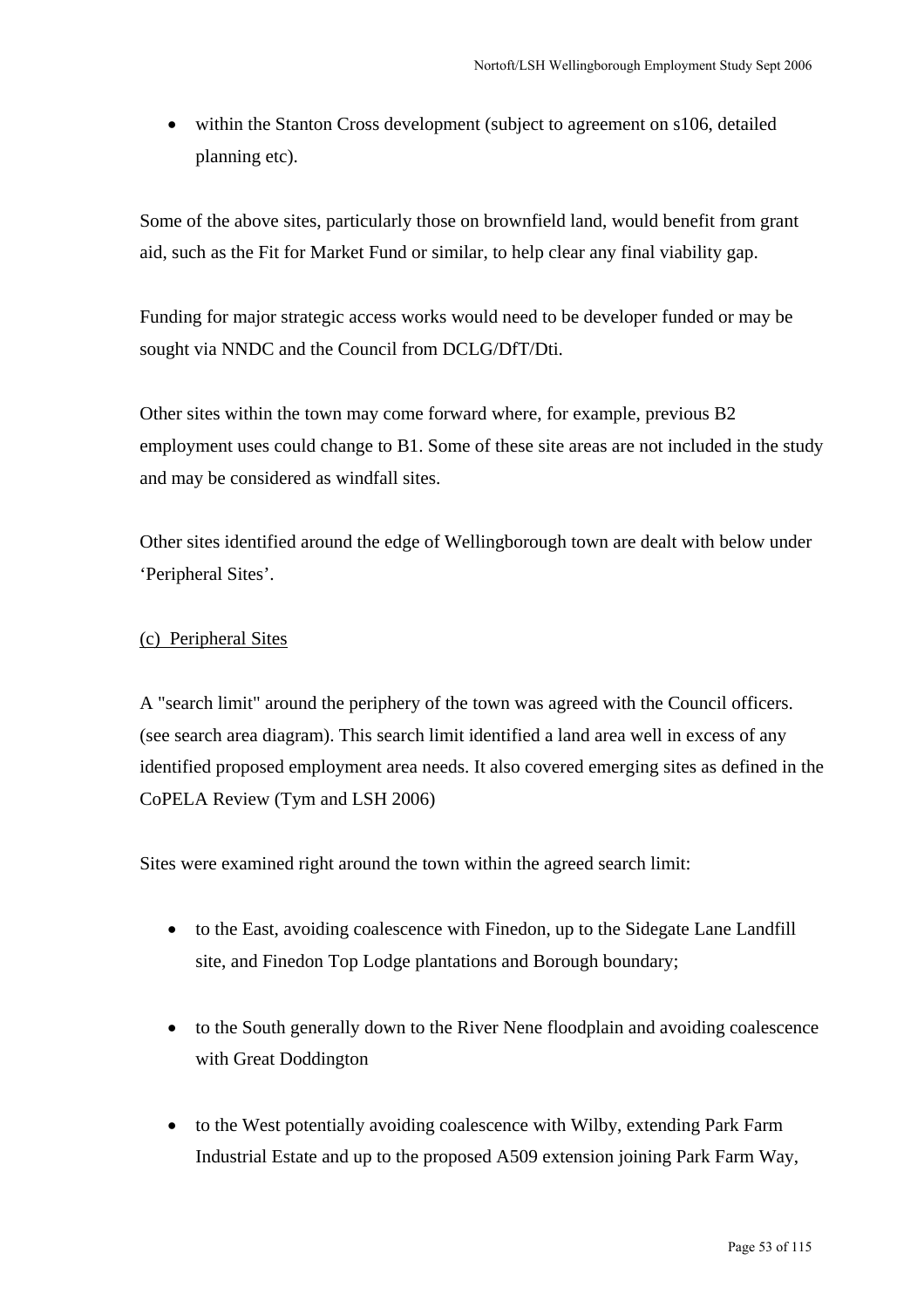- to the North-West avoiding coalescence with the Harrowdens and from the eastbound arm of the proposed Isham Bypass extension round to Redhill Grange.
- to the North infilling the Redhill Grange to Finedon Rd Industrial Estate gap and up to the railway line and Ise floodplain

As stated above the Council requested that locations be identified for the purposes of strategic planning and that these locations by the nature of this study, would have boundaries and developable areas that were only approximate. The emerging Site Specific DPD will need to look in more detail at the precise boundaries.

These peripheral sites can be of significant size and can therefore help deliver any large scale new employment land that is needed. Some are close to high quality transport routes (e.g. A45 and A509) and thus are commercially attractive, particularly to those uses that need access to wider markets (e.g. B8) and those that need prominent sites (some B1). There are also environmental benefits to be derived from locating HGV movements away from residential areas.

The search limit allows for several sites that are attractive for research and development (R&D) high-tec offices and could provide a high quality environment, accessible to the wider transport network and in a parkland setting (as also recognised in the emerging North Northamptonshire Core Spatial Strategy). The sites identified are also reasonably accessible to the town centre and residential areas. Good examples of this are the: N3 and N4 sites (near Blackberry Fox Covert), which are set in rolling countryside adjacent to mature woodlands; and some of the "EE" sites north of South View Farm and adjacent to Sidegate Lane (in the latter case once the landfill operations have been complete around 2012). The Wilby Way roundabout site (W5) would also be very commercially attractive for such uses subject to the consideration of sustainability issues (notably visual impact on Wilby), timing issues as the site is not identified in the Core Spatial Strategy and access issues related to the Wilby Way Roundabout on the A45.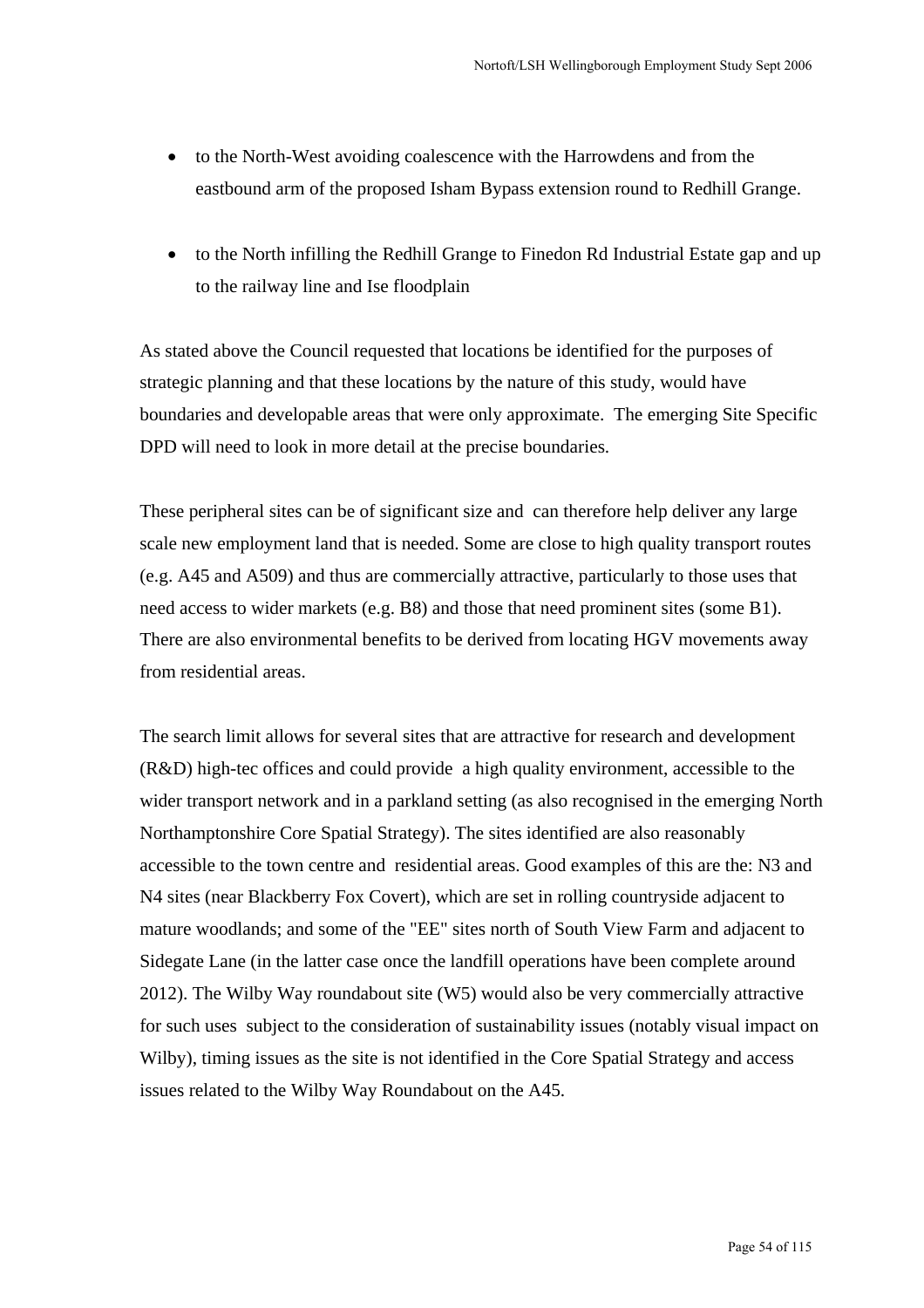Other such parkland sites may be found within the current proposed Stanton Cross development (e.g. sites E4 and E13) in suitably attractive settings.

These sites though are not as sustainable in environmental terms as town centre sites. however the Core spatial strategy encourages location of new major employment sites within sustainable urban extensions. These sites have been identified because of the overall locational needs listed above, coupled with the wider sustainability need to ensure jobs can be located through sites that will be developed in the short to medium term, be competitive with other towns' sites, and so help support locally available jobs-led growth.

Thus a balance is being struck between environmental protection and economic development, which is the basis of holistic sustainability in the context of the wider MKSM Growth area polices, and to support the thrust of emerging job targets and policies in the Local Development Framework.

#### (d) Rural

Whilst large scale sites in and around urban areas have been identified, Borough economic priorities identify the need to provide employment opportunities for rural communities as well. Particularly with new technology, employment in villages can help deliver high quality and highly skilled jobs through small B1 office locations and, in some exceptional instances, by the provision of related and appropriate B2 development.

Recent market experience and future market predictions strongly favour small rural office developments as might typically be found in the conversion of a set of traditional farm buildings, as long as the market is not swamped by too many such developments in one area or at one time.

The village and rural environment is very sensitive to the type, scale and location of such development, and there are clear policies regarding inappropriate development in open countryside. This needs to be balanced against the deliverability of high priority economic targets, and the need to provide employment in rural areas.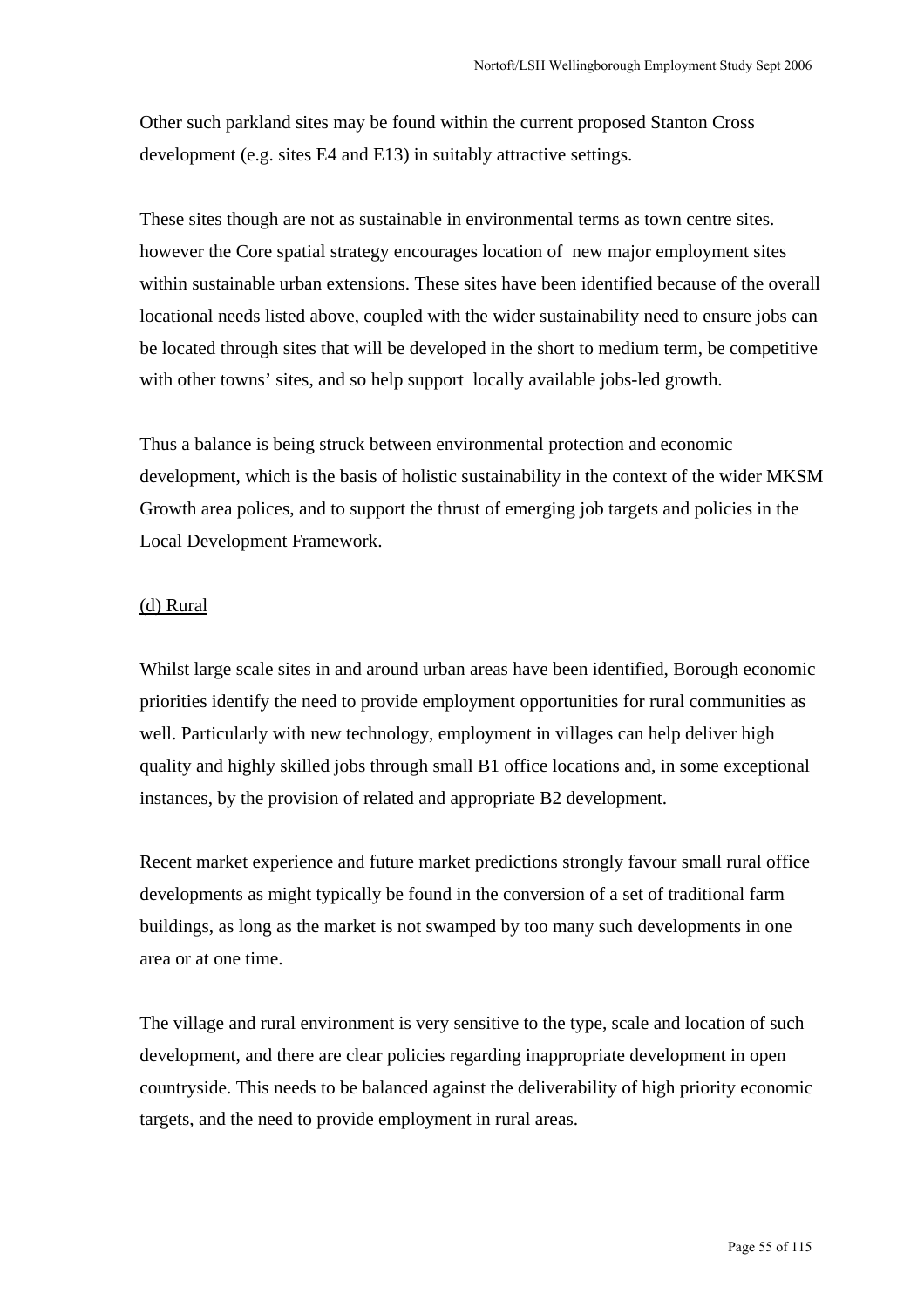It is therefore felt that with sufficient planning protection and with a clear policy on the amount, scale, location, phasing, quality and type of employment that a set amount of rural office development should be positively encouraged.

#### (e) Small sites in larger rural settlements

Whilst urban brownfield sites have been identified in this study, the development opportunities for small sites in the larger villages of Earls Barton, Wollaston, Bozeat, Irchester and Finedon should also be encouraged where such sites typically have existing employment use, that could be intensified or "upgraded" in a way that does not increase conflicts with neighbouring uses. For example from some poorer quality B2 uses upgraded, to higher quality, more intensive B1 uses.

Such redevelopment would need to be able to be achieved in a sustainable manner. As it not that practical to make a conclusive study of where such sites may be located or when they might come onto the market, and the fact that such sites will generally not make a major impact on the overall scale of provision needed, it is suggested that these be considered as potential windfall sites, but not counted in the totals for this study.

## **4.4 Initial Assessment of Sites**

(a) Once the refined search area and initial discussions with planners, landowners and agents had been undertaken a detailed list of factors was then taken into account for each site, broadly split into commercial/economic factors and sustainable/environmental/social factors. Sites that best met a combination of the commercial and sustainability criteria were identified as having a high priority.

(b) The appraisal of the sustainable/environmental/social factors was based on:

- Landscape (topography, impact on landscape, agricultural land quality)
- Biodiversity
- Cultural and heritage impacts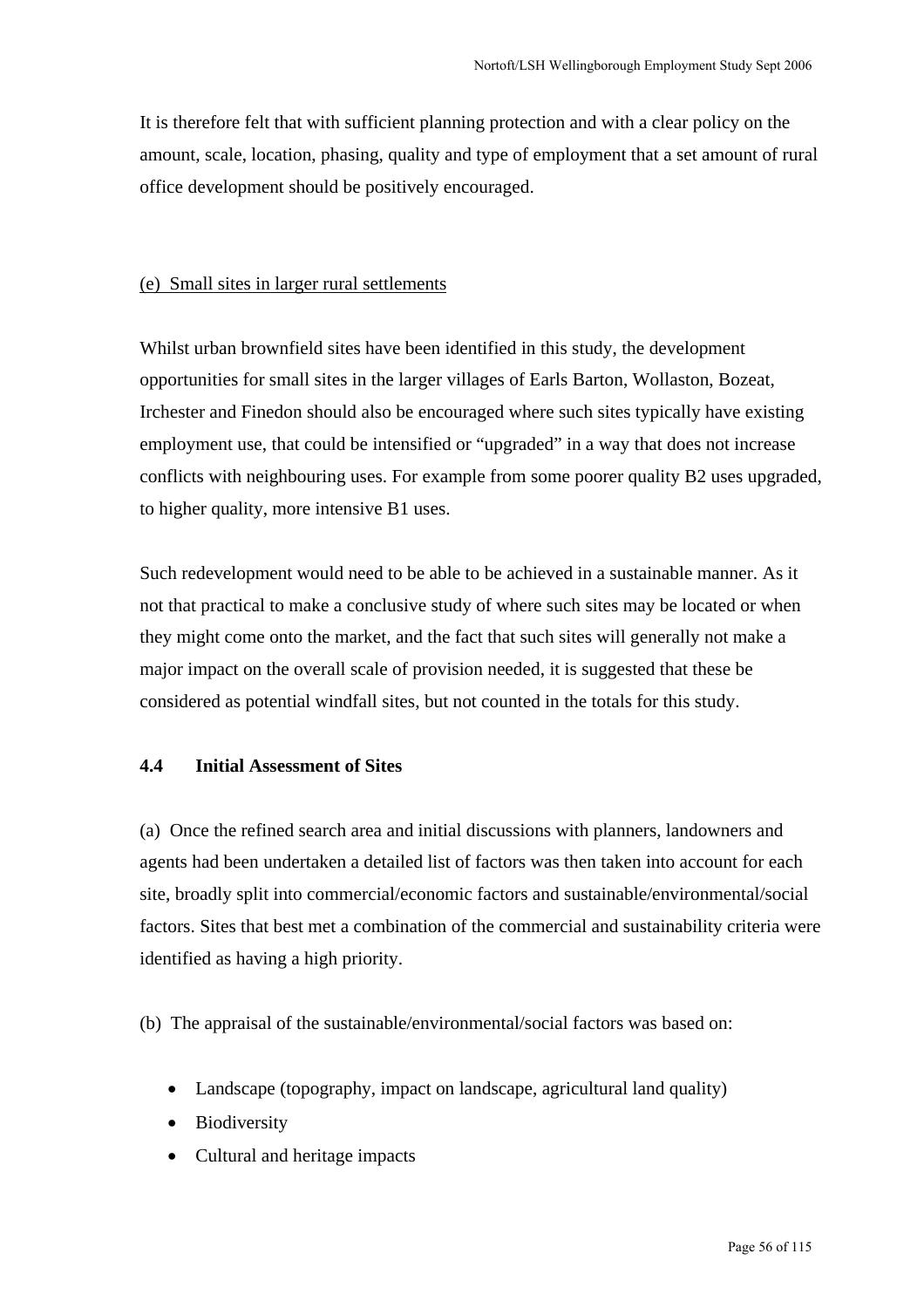- Sustainable access (for customers, services and employees; close to station and/or main road network without impact in residential areas or through villages / countryside);
- Access to/for employees and potential to benefit local deprivation areas; (ease of employees accessing site, ease of access through non-car travel; closeness to deprived wards; access for workers to facilities - lunchtimes etc);
- Impact on residential areas and other nearby uses
- Impact on proposed draft "Strategic Gap"
- Fit within current/emerging planning policy (e.g. draft CSS urban extension locations)
- (c) The appraisal of the commercial/economic factors included:
	- Site access for commercial use (including workforce availability; accessibility to the main trunk road network)
	- Site prominence in terms of commercial visibility/prominence attractiveness of the surrounding areas to business; proximity to similar uses
	- Site costs (overall development costs including site estimated abnormals; existing land use and planning permissions)
	- Current developer interest
	- Deliverability overview (based on costs of land/rents; site availability; sites constraints; complexity of land assembly; supply/demand/ market conditions/market activity; likelihood of early development)

## **4.5 Refinement of sites**

#### (a) Putting sites into categories

The sites assessments were based on a qualitative judgement taking into account all the above factors and expressing them as a numerical summary, so as to be able to plot the relative position of the sites in relation to a combined assessment of the commercial and sustainable factors. This was a useful aid from which site assessments were further checked and refined on planning and deliverability grounds. It is to be stressed that qualitative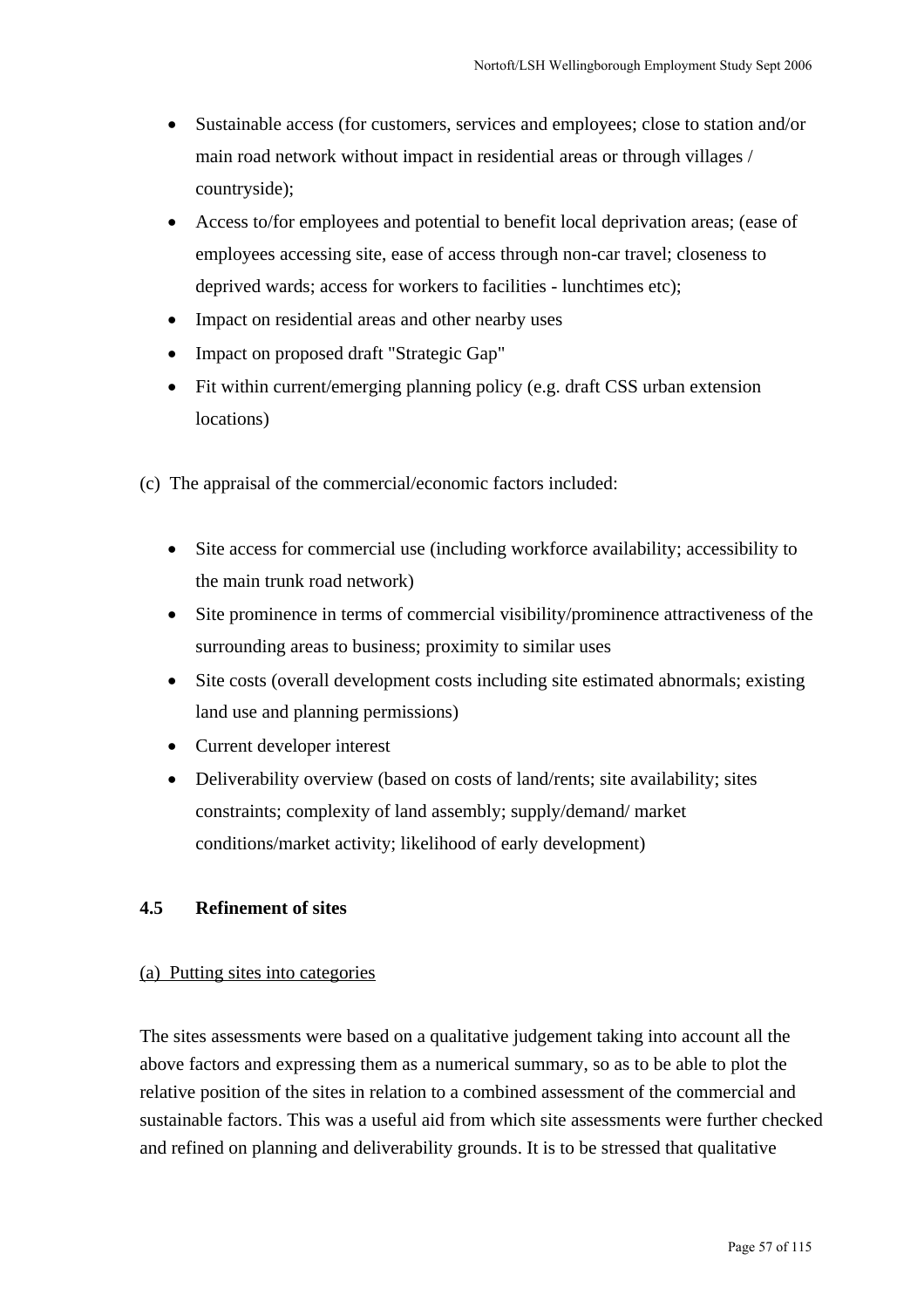judgements were given more weight than the quantitative assessments, the latter only being used as a guide to relative broad deliverability assessment.

The relative deliverability priority of sites was thus assessed on a qualitative basis supported by using a graph (see key sites graph diagram) summarising commercial and sustainability benefits. Potential sites were split into five categories, as follows:

- Sites that are most deliverable and are likely to be available in the near future or would be available given likely intervention funding to mitigate abnormal costs such as major infrastructure provision. These sites are coloured dark green on the site assessment sheets/plans.
- Land that is likely to be deliverable at a later stage, perhaps before 2016, but where some land may be dependant on the determination of major housing allocations as part of as yet unplanned sustainable urban extension(s). These sites are hatched in light green in the site assessment sheets and plans.
- Land that may be of a higher deliverability at a later stage that is not identified in current or emerging planning policies and is given a lower priority in this study. Perhaps for consideration after 2021. These sites are coloured yellow in the site assessment sheets/plans.
- Land that is of a lower priority for deliverability and may have significant sustainable or commercial deliverability issues at this time. These sites are coloured dark orange or red in the site assessment sheets/plans.
- Land with a low or no reasonable likelihood of being suitable or available for employment. These sites are left blank on the site assessment plans. These might include floodplain areas, or areas outside of the search area (too far out).

Sites in the first two categories (green sites) form the pool from which the final top deliverable sites can be chosen. Although sites in the third and fourth categories (yellow and orange sites) are not seen as current priorities/easily deliverable, there could be some exceptions, for example where the site is a marginal "green" site (such as site W5 near Wilby Way roundabout), or if major limitations / uncertainties were overcome (e.g. through intervention funding to overcome say site accessibility). Clearly for those sites close to, and on either side of the boundaries (e.g. immediately either side of the yellow/ green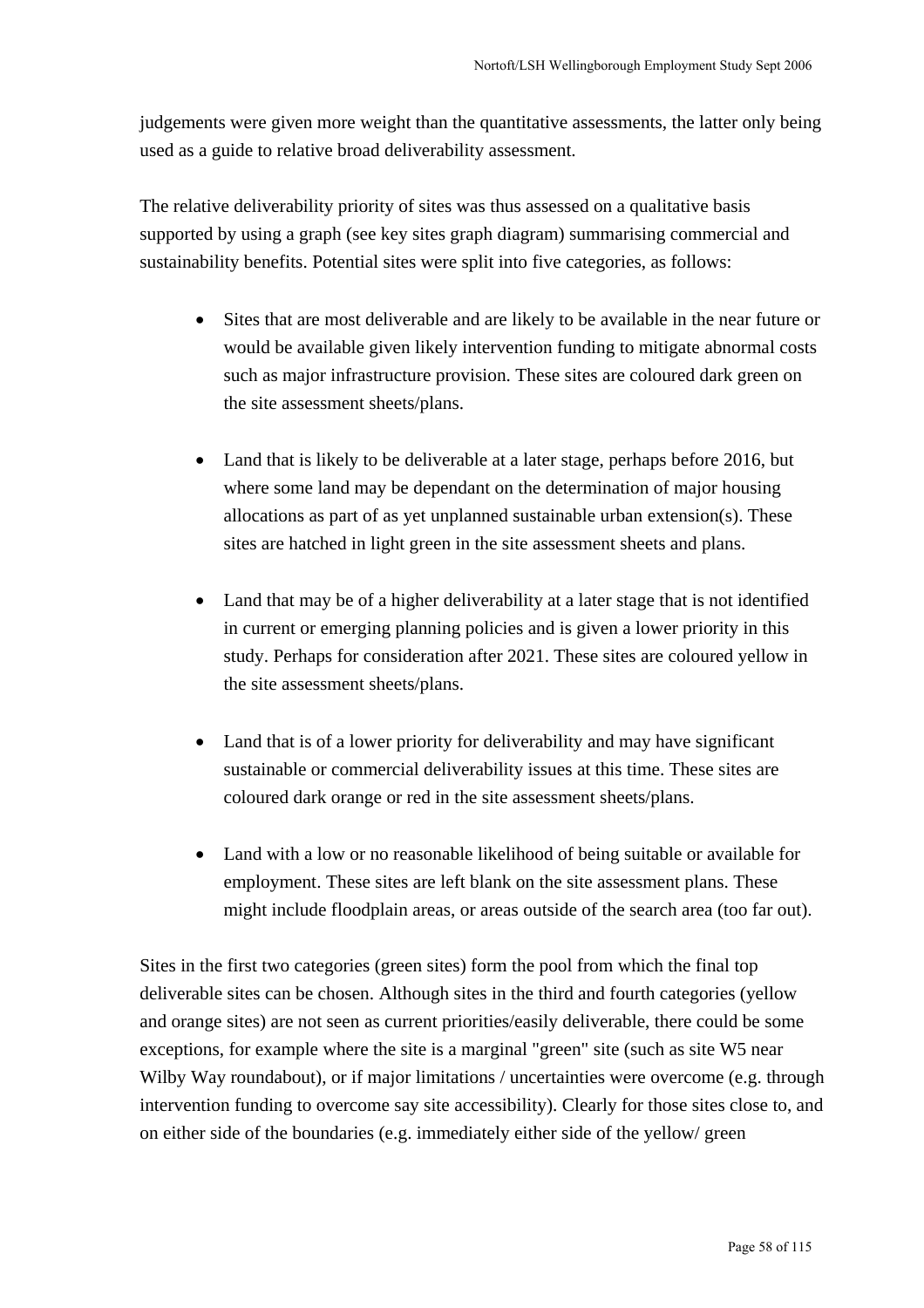boundary) it is not a simple case of "in" or "out" but being very close in terms of deliverability.

#### **Worked examples:**

(The extracts below are copied from the key sites spreadsheet for commercial and sustainable delivery)

| <b>Sustainability</b> |                                 |                                                                                                              |               |           |                        |          |                                         |                                                 |                                                       |                                       |                  |
|-----------------------|---------------------------------|--------------------------------------------------------------------------------------------------------------|---------------|-----------|------------------------|----------|-----------------------------------------|-------------------------------------------------|-------------------------------------------------------|---------------------------------------|------------------|
| <b>ID</b>             | <b>Site Location</b>            | <b>Comment</b>                                                                                               | LandscapeBio- | diversity | <b>Heritage access</b> |          | <b>Cultural Sustainable Deprivation</b> | Impact on<br>existing<br>housing/<br>other uses | <b>Proposed</b><br><b>ILDF</b><br>"Strategic<br>Gap"? | <b>Planning Rank</b><br><b>Policy</b> | block<br>$1 - 4$ |
| N <sub>4</sub>        | W'borough<br>Grange Farm        | <b>North</b><br>extention of<br>Park Farm<br>IE. Housing<br>competition?                                     |               |           |                        |          | some yellow                             | some yellow                                     | ln/a                                                  | some<br>orange                        | 3.25             |
| W <sub>2</sub>        | Appelby Lodge Westwards<br>Farm | expansion of 2<br>town not so agricultural<br>sustainable:<br>impact on<br>open<br>countryside.<br>Prologis. | also grade    |           |                        | Some red |                                         |                                                 | n/a                                                   |                                       | 2.50             |

| <b>Commercial Deliverability</b> |                             |                                                                                                                                                                                                                          |                                                                                                                                                                                                                                                                         |                    |                           |                                                |                                                       |                                          |                          |  |
|----------------------------------|-----------------------------|--------------------------------------------------------------------------------------------------------------------------------------------------------------------------------------------------------------------------|-------------------------------------------------------------------------------------------------------------------------------------------------------------------------------------------------------------------------------------------------------------------------|--------------------|---------------------------|------------------------------------------------|-------------------------------------------------------|------------------------------------------|--------------------------|--|
| ID                               | <b>Site Location</b>        | <b>Comment</b>                                                                                                                                                                                                           |                                                                                                                                                                                                                                                                         | <b>Site access</b> | <b>Site</b><br>prominence | <b>Site costs</b><br><b>(abnormals</b><br>etc) | <b>Current</b><br><b>Developer</b><br><i>interest</i> | <b>Deliverability</b><br><b>Overview</b> | Rank<br>block<br>$1 - 4$ |  |
| N4                               | W'borough<br>Grange<br>Farm | of Park Farm<br>IE. Housing<br>competition?<br>major housing<br>site then mixed<br>with significant<br>employment,<br>best focussed<br>at eastern end.<br>Assume Isham<br>bypass<br>extention in<br>place. Nearer<br>A45 | North extention Potential developer interest.<br>Employment B1 (c), B2,<br>B8. Rental values circa<br>£4.50 - £5 psf p.a. Freehold<br>Assume even if value circa £55 psf. Net<br>vield circa 6.5%.                                                                      |                    |                           |                                                |                                                       | (SOME O)                                 | 3.25                     |  |
|                                  | W2 Appleby                  | Westwards<br>Lodge Farm lexpansion of<br>town not so<br>sustainable;<br>countryside                                                                                                                                      | Potential developer/occupier<br>interest. B1 industrial, B2 or<br>B8. Access improvements<br>required. B8 value £4.65<br>impact on open psf pa. Capital Value £60<br>psf. Net yield 6.0%. B1C/B2<br>£4.50 - £5.25 psf. Net yield<br>6.5%. Offices £175 &<br>£14.50 psf. | O (SOME Y)         | $\circ$<br>(SOME Y)       |                                                | Y/O                                                   | Y/O                                      | 2.75                     |  |

In the Sustainability table above; the landscape, biodiversity and cultural heritage assessment was derived from the County Council's own appraisal of the North Northants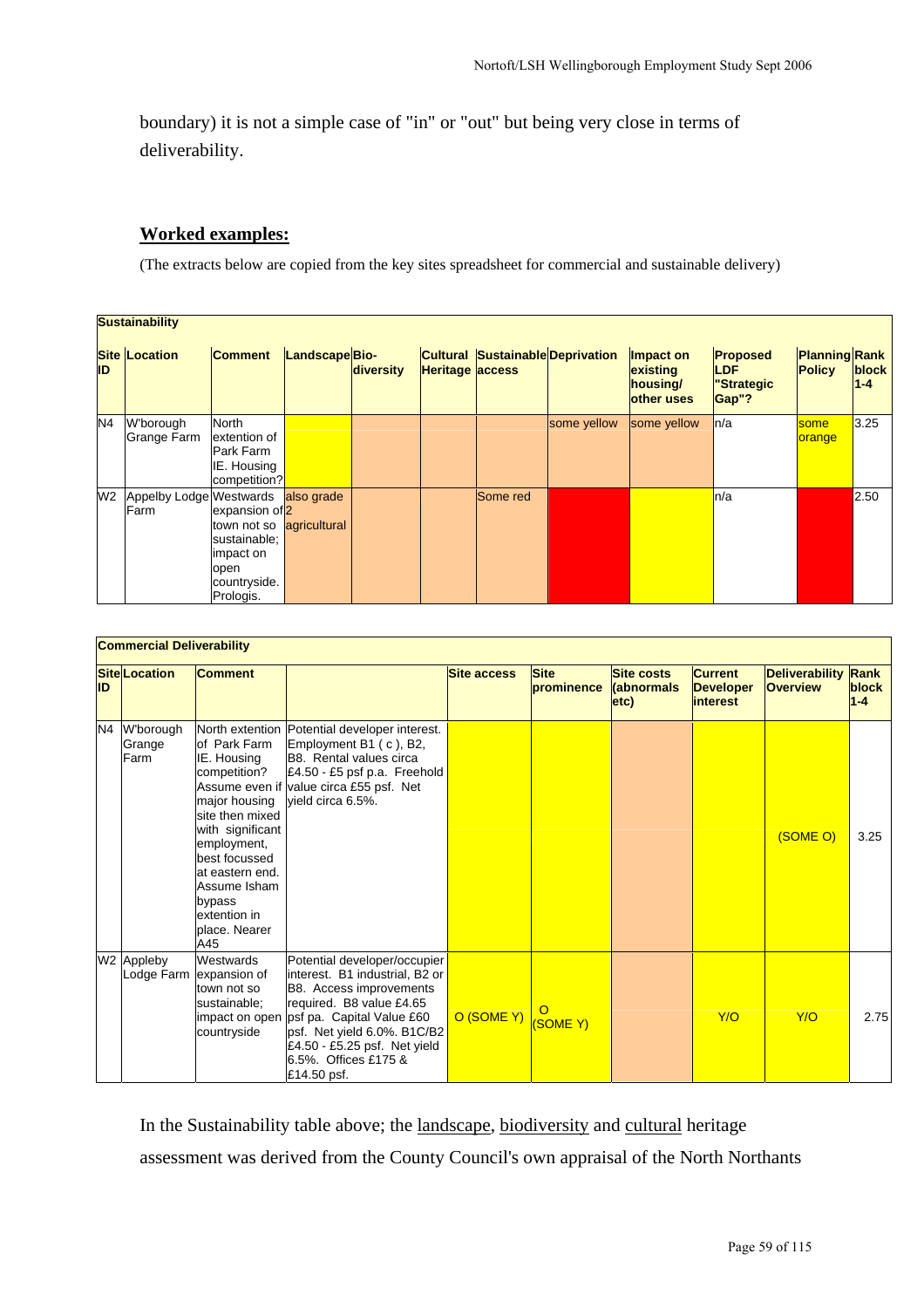towns Core Spatial Strategy map-based analysis of Wellingborough. The employment sites were superimposed over the search areas used in the environmental appraisal and used the individual appraisals rather than the combined appraisal, given that they seen by the County Council as the more robust.

*Example*: The N4 site in landscape terms did not overlay areas of high/er landscape value (so yellow); whilst the W2 site overlaid some small areas of landscape importance (so orange). Also in this case the W2 site overlaid soil of agricultural grade 2 the highest grade in Wellingborough (from DEFRA/MAFF maps) and so would further confirm the colour as a definite orange rather than a marginal orange.

Sustainable Access assesses the sites in relation to their closeness to the town centre, with a view on direct access through good road links and the actual/potential cycling/walking and bus links. It was judged not appropriate to assume potential road links or major new public transport ideas except for those with planning permission and/or confirmed delivery. *Example*: N4 was an orange given it is located away from the town centre, but still adjacent to current housing areas with bus services and cycle routes. W2 is similar to N4 but that much further away on far side of the Park Farm Industrial Estate - hence "some red". These tow examples would compare to all Town Centre sites that gain a clear yellow.

Deprivation was assessed by considering the accessible distance between sites and the more deprived town wards (including Swanspool, Hemmingwell, Brickhill, Queensway and Croyland - as defined in Northants Observatory IMD revised 2004 Super-output areas). *Example:* N4 was orange with some yellow as although not adjacent to the most deprived wards, Hemmingwell and Queensway are within cycling and just within walking distance. W<sub>2</sub> though is on the far side of Park Farm and both in distance and perceptually and merits a red (just).

Impact on existing housing/other uses was assessed by the closeness and exposure of the potential sites to nearby housing or other amenity uses including footpaths. Closeness to other employment land was seen as plus factor.

*Example:* N4 Wellingborough Grange is in an open countryside site but immediately over the road from the Redwell housing area, so gets an orange with some yellow, whereas W2 being away from all housing and adjacent to Park farm IE employment merits a yellow.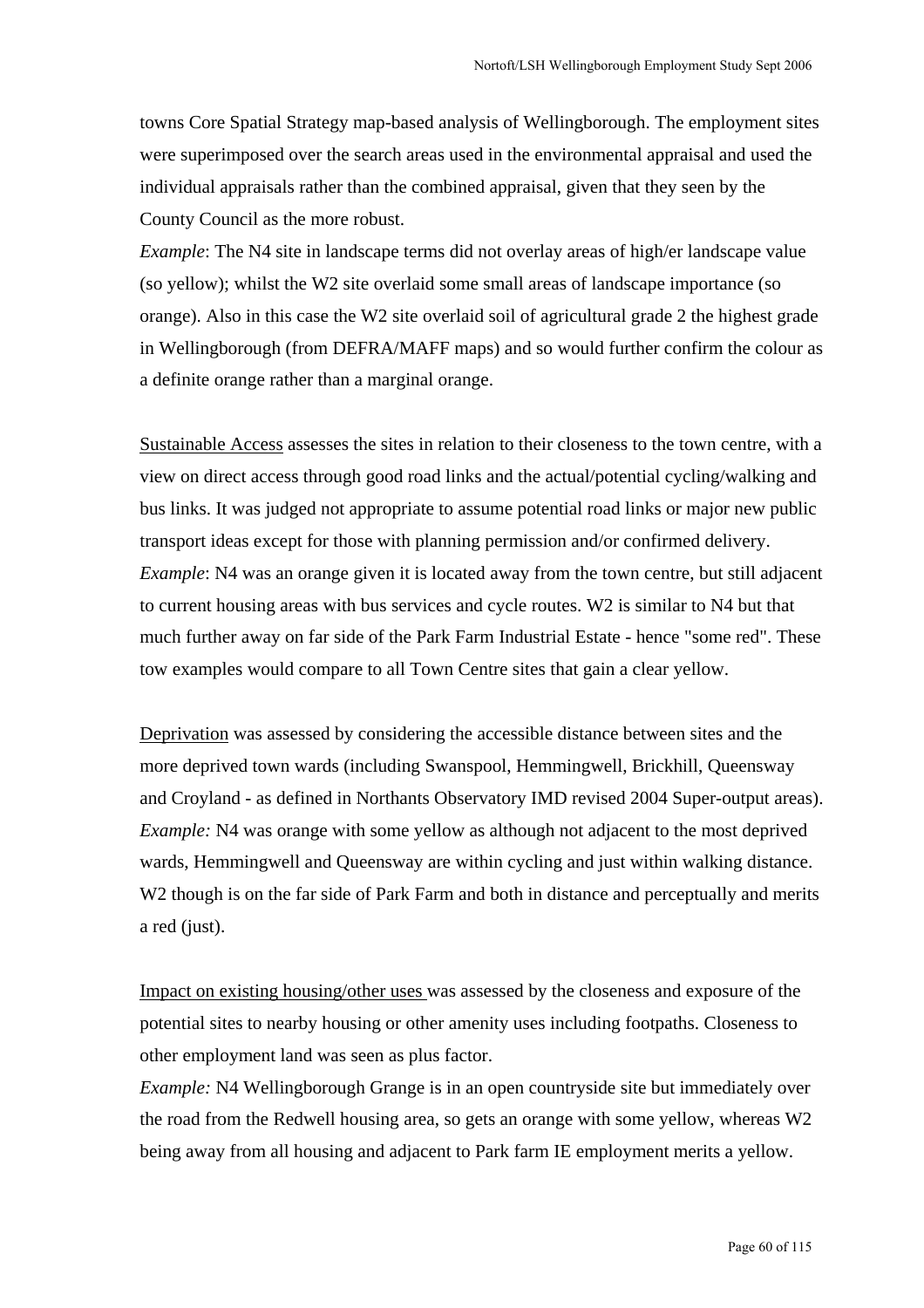Proposed LDF Strategic Gaps section was assessed on how close the proposed site was to the draft strategic gaps identified in the Preferred Options for North Northamptonshire. Whilst it is recognised these gaps have not yet been agreed/adopted it was felt that some weight should be given to these.

*Example*: N4 and W2 are not near such gaps and do not score an orange or red. (Rather than allocate a positive yellow to those away from the strategic gaps these sites were left as n/a or blank).

In Planning Policy: This is based on the emerging Core Spatial Strategy Preferred Options for North Northamptonshire, directions of growth for those sites outside the current town boundary, based on existing permissions for sites such as Stanton Cross, and for regeneration sites based on current land use.

*Example:* N4 scores a yellow with some orange, this is because part of the site is near/on the approximate area of the indicative Preferred Options North-West Wellingborough area for growth. However W2 scores a red for the same issue as it is effectively in open countryside away from any indications of growth.

These same two sites when assessed for commercial deliverability.

to Park Farm Way, it scores and orange with some yellow.

Site Access: The assessment relates to the commercial ease of access eg how close a site is to the major road network particularly to the A45, and to the A14. *Example:* N4 is adjacent to the ring road/Park Farm Way and the proposed A509 bypass to the A14, so it scores a yellow, whilst W2 is set back from Park Farm Way, although close

Site Prominence: The assessment relates to how prominent the site is judged in terms of being seen from the major road network and in particular major road junctions. Its view from other roads and railway would also figure, but judged not as strongly in terms of numbers seeing the location.

*Example*: W2 scores an orange as it tucked away behind Park Farm Industrial Estate, whereas N4 would be highly prominent in a prominent sloped site at the junction of the A509/Niort Way and A509 bypass and so scores a clear yellow.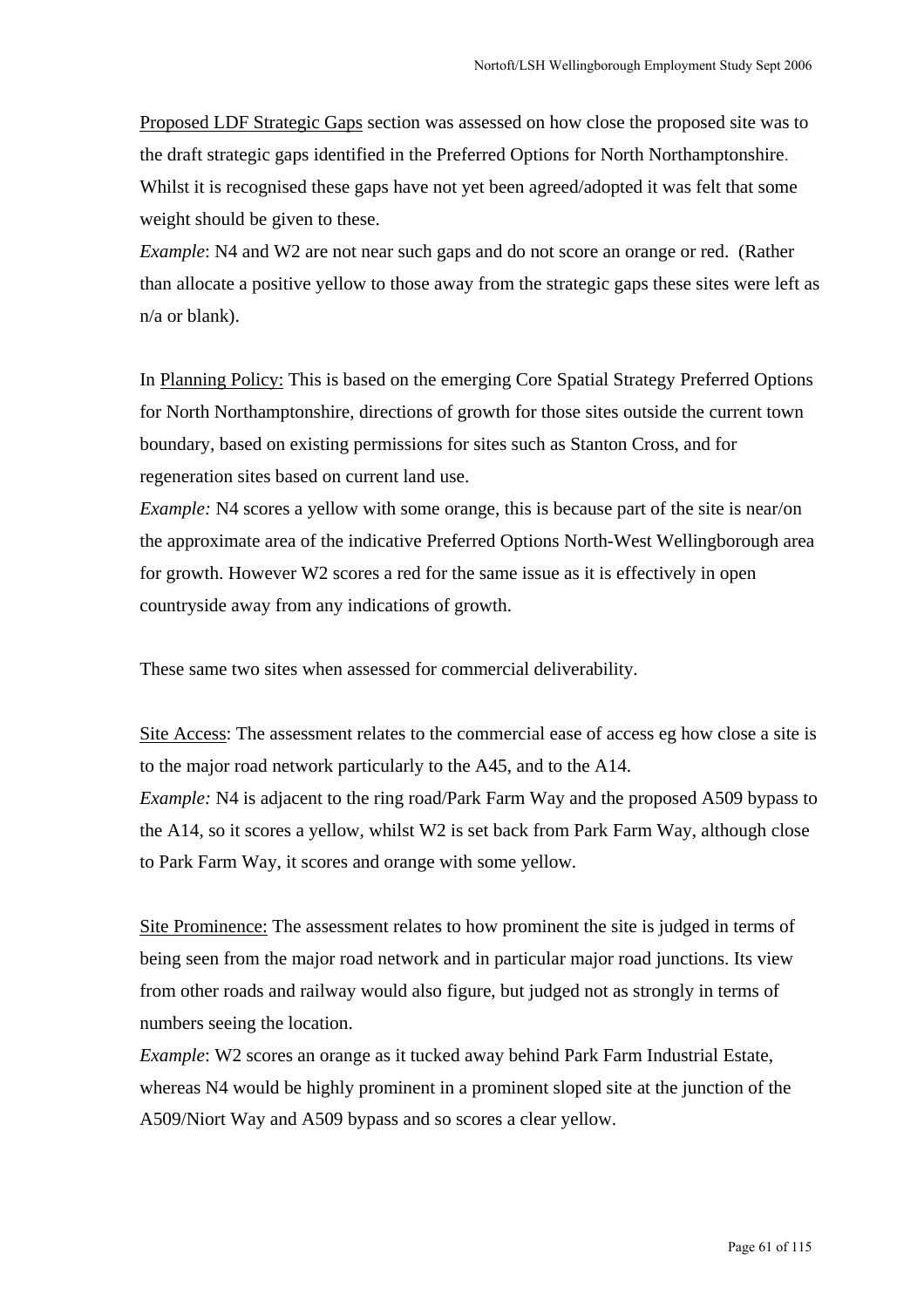Site Costs Abnormals: A combination of on-site factors including sloping ground, pylons, floodplain, potential contamination (eg due to current or previous use) and cost of replacing existing use.

*Examples:* both sites are on Greenfield sites, though W2 has pylons and a brook, whilst N4 has slopes and a brook, both are scored similarly with orange.

Current Developer Interest: This is based on the current market assessment and so takes into account current deliverability.

*Examples*: N4 is a known site identified as a potential development site for some years with an active promoter and a wide range of development opportunities (e.g. B1, B2 and B8 with other complimentary uses). It is likely to be judged by other developers as a priority site. W2 has a commercial promoter, but a more limited range of development options (essentially B8 and a developer more able to take a longer term view on the site) so it scores a close orange with some yellow.

Deliverability Overview: This is an overall feeling for the site from an independent commercial agents viewpoint (LSH) and takes into account past, current and expected market trends (as detailed in Chapter 3), as well as an overview of how the other commercial assessed factors interact.

*Examples*: It is known that W2 has a clear developer interest/active promotion, but has a more limited range of development options and a developer who can take a longer-term view. However the B8 market demand is very high and supply low so it is a borderline orange/yellow. N4 is a more prominent site adjacent to existing and proposed main road links in a prominent position and a wider range of development opportunities, with promoters more likely to want a shorter term delivery. It will very marketable and deliverable and so gets a yellow/some orange.

## *Summary of Examples*

Each of the assessed factors was nominally given equal weight.

In commercial terms N4 has 3 definite "yellows" , 1 marginal "yellow" and one "orange" such it is judged to gain a high score of 3.25 (max available score being 4).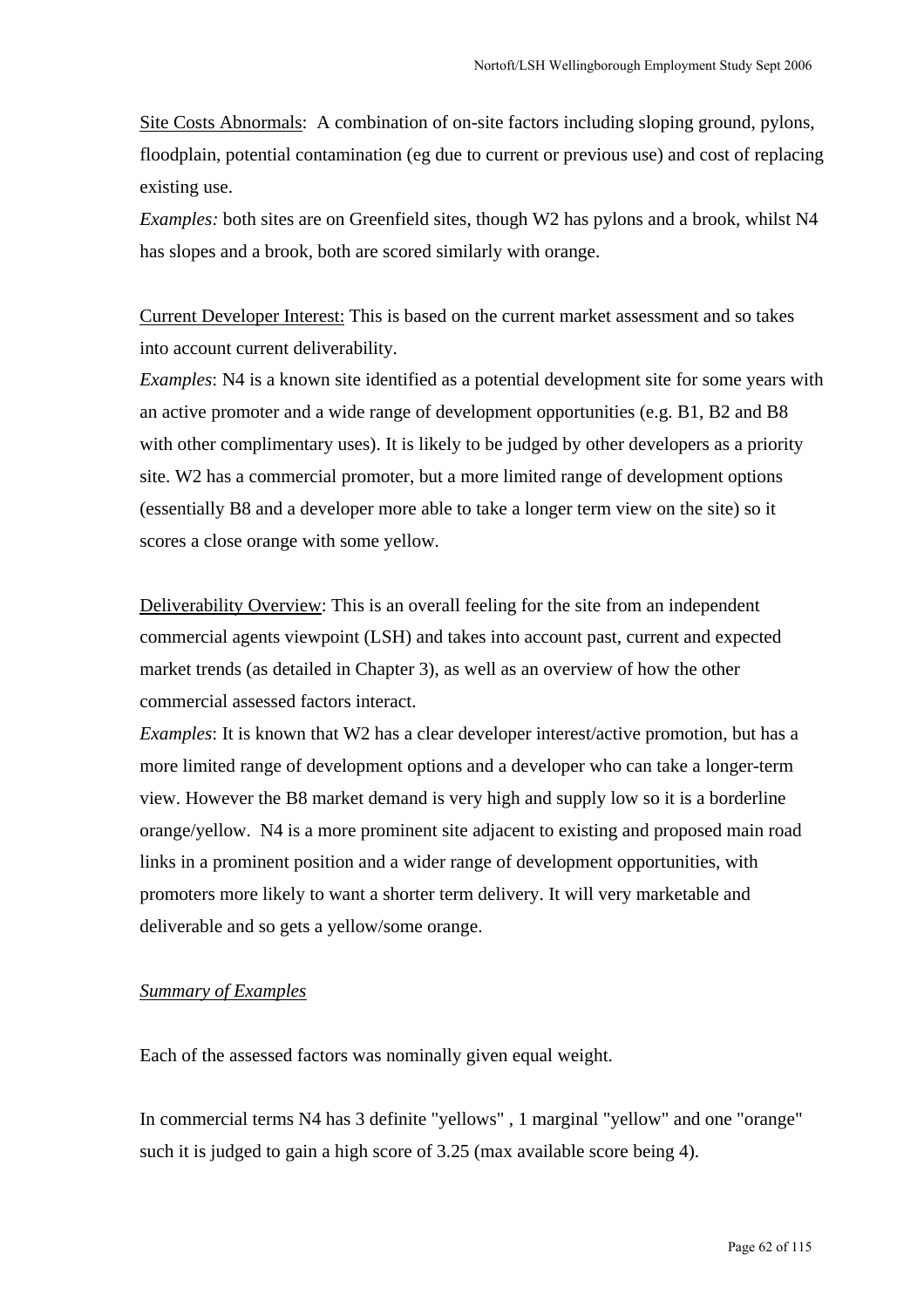W<sub>2</sub> has two "oranges", and 3 marginal orange/yellows and so a score of 2.75, still quite high, but not as high as N4.

In sustainable terms N4 has one yellow, one marginal yellow, two marginal orange/yellows and 3 oranges. Thus it achieves a high score of 3.25. However W2 has one yellow, three oranges, a marginal orange/red and two clear reds. This is a poor score with some substantial issues (reds) and only gains a 2.5.

So for N4 the high commercial score is combined with the high sustainable score the net result is a highly deliverable site, of some size, that should be considered as high priority in the emerging LDF. Such is its suggested importance that a view may be taken to protect this site for employment, even if there is housing development interest.

In the case of site W2 it is unlikely to be identified as a priority site, even with clear developer interest, because it is both commercially and particularly sustainably weaker than most of the other assessed sites.

LSH and Nortoft then reviewed the relative position of all sites in relation to each other and in relation to existing town employment sites, to confirm in their judgement the relationships, and checked some of the marginal score assessments such as borderline yellow and oranges. The final commercial and sustainability scores are therefore mainly from the "average" of the individually assessed factors, considered where some issues were significant (such as some major "red" issues), took and overall view on deliverability and importantly took a judged view on the relative positioning of the sites. The scores for the sustainability and the commercial deliverability were not added together, but a matrix graph was created so as to be able to compare the relative strengths and weakness of the sites. The final deliverability rankings were therefore based on informed judgement rather than relying on an empirical assessment.

These relationships are graphically shown on the key sites graph. The graph best helps analyse the relationship in relative priority terms between all sites. The allocation of green, yellow, orange and red is arbitrary only in the sense that the lines separating the colours could be moved. This will not of course affect the relative positioning of the sites.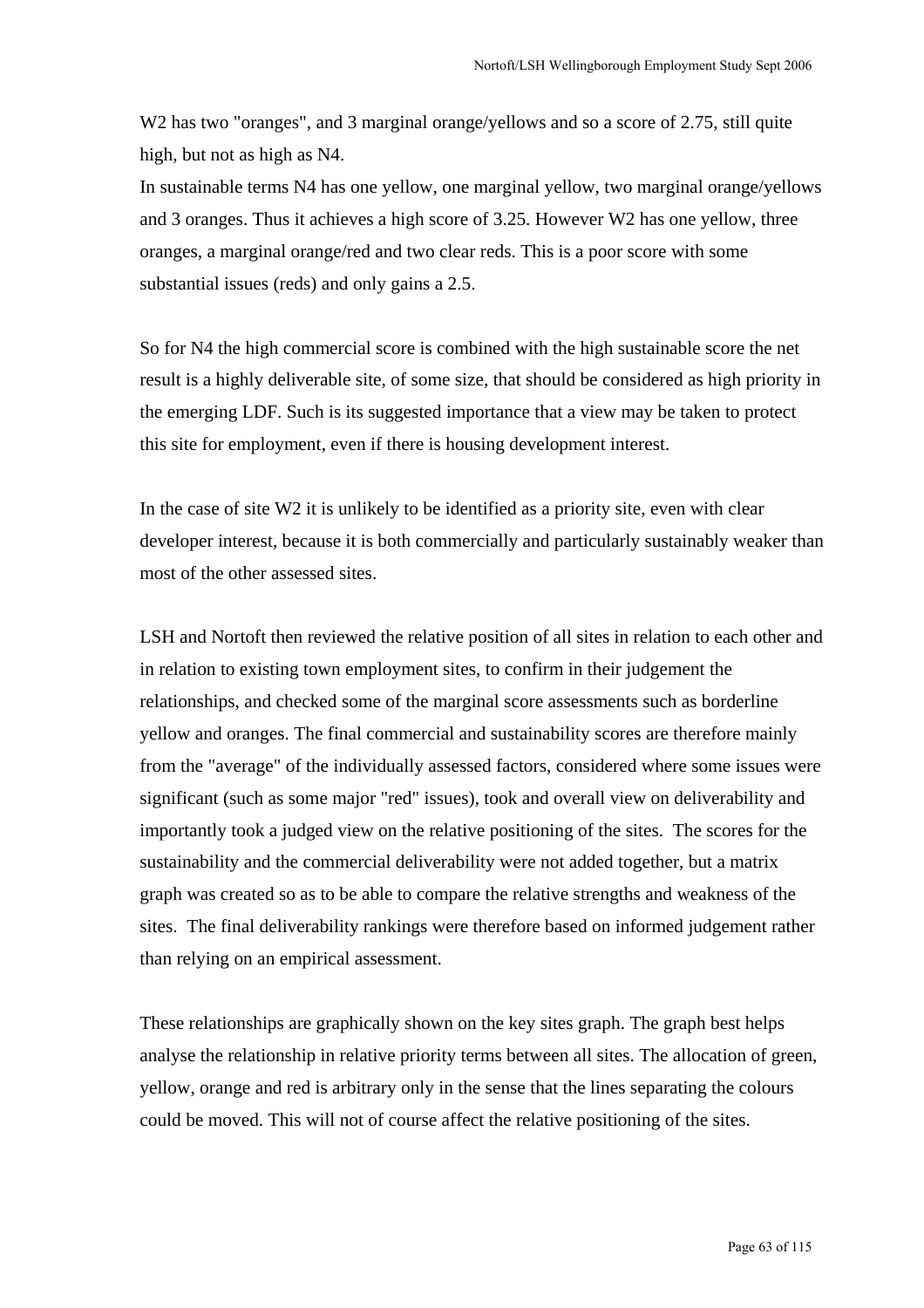This therefore gives a most useful tool as new allocation of employment land. Further work will be needed by the Council to refine the site choice for new employment land based on the supply/demand conclusions from the emerging CoPELA review, and other LDF policy work on type of employment desired (e.g. confirmation of the importance of attracting environmental industries).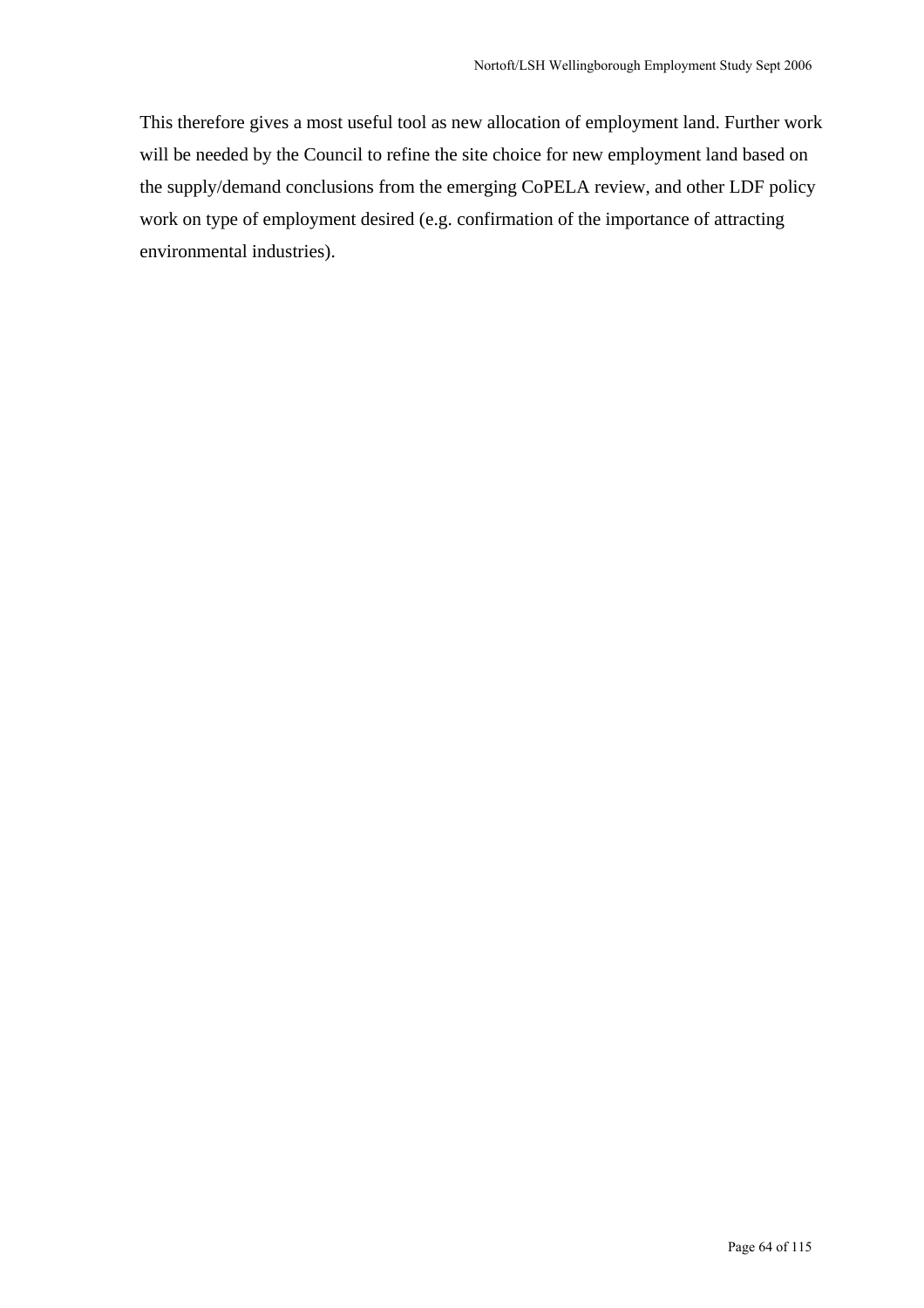## **(b) Site Allocation by Land Use**

Sites were prioritised that would best meet the land requirements identified by the Council for B1, B2 and B8 uses.

"Logistics Plus" may need to be supported by suitable employment land allocations. Such developments are advocated by Invest Northamptonshire, based on wider external research, and are being considered by the Borough Council. Logistics-Plus sites would essentially provide more jobs per hectare and higher quality jobs than could be delivered by traditional B8 distribution sites. This is achieved by co-locating a firm's distribution B8 with its related B2 (e.g. product assembly) and related B1 (e.g. headquarter management) uses and offers the added advantage of reducing transport waste between assembly and delivery functions.

The CoPELA study identified a current surplus of B2 uses. Market analysis by LSH, however, has identified that there is a need to provide for new forms of B2, particularly those associated with distribution, as above, and also those associated with hi-tec industries and priority clusters (e.g. environmental technologies). The authors of this study would suggest that B2 and B8 allocations be merged. Where there is a need to limit the size of the B8 sheds then size limits can be imposed through planning policy or planning conditions. On large sites, this type of mixed allocation will be particularly attractive to distribution firms bringing headquarters functions to Wellingborough and in the case of the smaller/size limited sites this may encourage growth and retention of existing smaller operations.

A final detailed analysis of deliverable sites was undertaken and this confirmed those sites that would best:

- benefit balanced sustainability and commercial needs;
- meet planning policy and economic development drivers;
- deliver the specific amount of B1, B2/B8 land requirements; and
- be best likely to be delivered in time to support jobs led growth during the plan period to 2021.